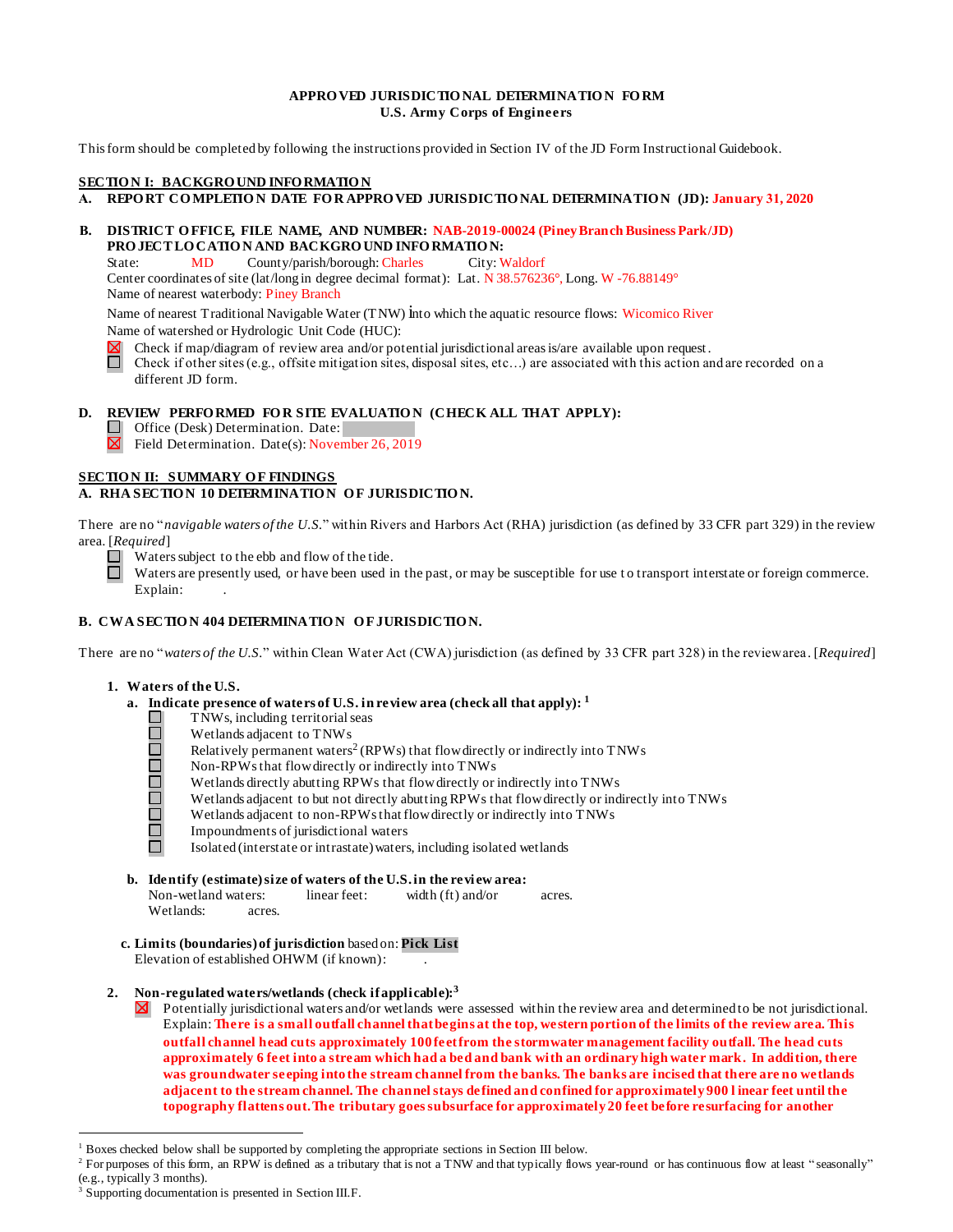**approximately 100 linear feet. At that point, the flow disappeared. There was no further indication of flow. There was no evidence of leaves washed away, bed and bank, or matted down vegetation... The tributary is considered a losing stream. Since the stream ended with the loss of the flow, bed and banks, ordinary high water mark, and lack of tributary connection, this stream is not regulated**.

#### SECTION III: CWA ANALYSIS

## **A. TNWs AND WETLANDS ADJACENT TO TNWs**

**The agencies will assert jurisdiction over TNWs and wetlands adjacent to TNWs. If the aquatic resource is a TNW, complete Section III.A.1 and Section III.D.1. only; if the aquatic resource is a wetland adjacent to a TNW, complete Sections III.A.1 and 2 and Section III.D.1.; otherwise, see Section III.B below**.

**1. TNW** 

Identify TNW:

Summarize rationale supporting determination:

**2. Wetland adjacentto TNW**  Summarize rationale supporting conclusion that wetland is "adjacent": .

#### B. CHARACTERISTICS OF TRIBUTARY (THAT IS NOT A TNW) AND ITS ADJACENT WETLANDS (IF ANY)**:**

**This section summarizes information regarding characteristics of the tributary and its adjacent wetlands, if any, and it helps determine whether or not the standards for jurisdiction established under Rapanos have been met.** 

**The agencies will assert jurisdiction over non-navigable tributaries of TNWs where the tributaries are "relatively permanent waters" (RPWs), i.e. tributaries that typically flow year-round or have continuous flow at least seasonally (e.g., typically 3 months). A wetland that directly abuts an RPW is also jurisdictional. If the aquatic resource is not a TNW, but has year-round (perennial) flow, skip to Section III.D.2. If the aquatic resource is a wetland directly abutting a tributary with perennial flow, skip to Section III.D.4.**

**A wetland that is adjacent to but that does not directly abut an RPW requires a significant nexus evaluation. Corps districts and EPA regions will include in the record any available information that documents the existence of a significant nexus between a relatively permanent tributary that is not perennial (and its adjacent wetlands if any) and a traditional navigable water, even though a significant nexus finding is not required as a matter of law.**

**If the waterbody<sup>4</sup> is not an RPW, or a wetland directly abutting an RPW, a JD will require additional data to determine if the waterbody has a significant nexus with a TNW. If the tributary has adjacent wetlands, the significant nexus evaluation must consider the tributary in combination with all of its adjacent wetlands. This significant nexus evaluation that combines, for analytical purposes, the tributary and all of its adjacent wetlands is used whether the review area identified in the JD request is the tributary, or its adjacent wetlands, or both. If the JD covers a tributary with adjacent wetlands, complete Section III.B.1 for the tributary, Section III.B.2 for any onsite wetlands, and Section III.B.3 for all wetlands adjacent to that tributary, both onsite and offsite. The determination whether a significant nexus exists is determined in Section III.C below.**

#### **1. Characteristics of non-TNWs thatflow directly or indirectly into TNW**

**(i) General AreaConditions:**

| Watershed size:          | Pick List        |        |
|--------------------------|------------------|--------|
| Drainage area:           | <b>Pick List</b> |        |
| Average annual rainfall: |                  | inches |
| Average annual snowfall: |                  | inches |

# **(ii) Physical Characteristics:**

l

(a) Relationship with TNW:  $\Box$  Tributary flows directly into TNW. Tributary flows through **Pick List**tributaries before entering TNW.

Project waters are **Pick List**river miles from TNW. Project waters are **Pick List**river miles from RPW. Project waters are **Pick List**aerial (straight) miles from TNW. Project waters are **Pick List**aerial (straight) miles from RPW. Project waters cross or serve as state boundaries. Explain:

<sup>4</sup> Note that the Instructional Guidebook contains additional information regarding swales, ditches, washes, and erosional features generally and in the arid West.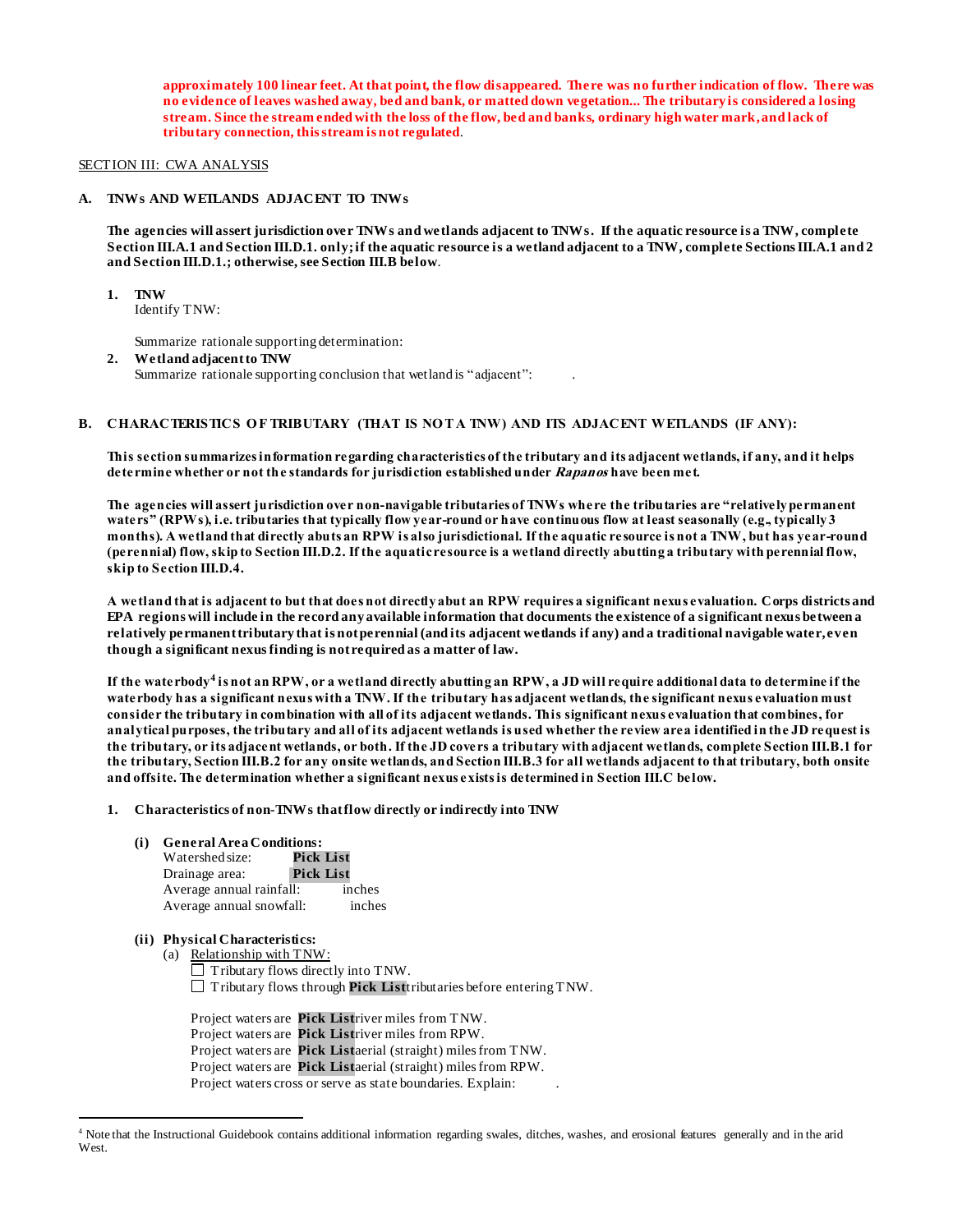|     | Identify flow route to TNW <sup>5</sup> :<br>Tributary stream order, if known:                                                                                                                                                                                                                                                                                                                                                                                                                                                                                                                                                                                                                                                                |
|-----|-----------------------------------------------------------------------------------------------------------------------------------------------------------------------------------------------------------------------------------------------------------------------------------------------------------------------------------------------------------------------------------------------------------------------------------------------------------------------------------------------------------------------------------------------------------------------------------------------------------------------------------------------------------------------------------------------------------------------------------------------|
| (b) | General Tributary Characteristics (check all that apply):<br>Tributary is:<br>$\Box$ Natural<br>$\Box$ Artificial (man-made). Explain:<br>Manipulated (man-altered). Explain:                                                                                                                                                                                                                                                                                                                                                                                                                                                                                                                                                                 |
|     | Tributary properties with respect to top of bank (estimate):<br>Average width:<br>feet<br>Average depth:<br>feet<br>Average side slopes: Pick List                                                                                                                                                                                                                                                                                                                                                                                                                                                                                                                                                                                            |
|     | Primary tributary substrate composition (check all that apply):<br>$\Box$ Silts<br>$\Box$ Sands<br>$\Box$ Concrete<br>Muck<br>$\Box$ Cobbles<br>$\Box$ Gravel<br>$\Box$ Bedrock<br>$\Box$ Vegetation. Type/% cover:<br>$\Box$ Other. Explain:                                                                                                                                                                                                                                                                                                                                                                                                                                                                                                 |
|     | Tributary condition/stability [e.g., highly eroding, sloughing banks]. Explain:<br>Presence of run/riffle/pool complexes. Explain:<br>Tributary geometry: Pick List<br>Tributary gradient (approximate average slope):<br>%                                                                                                                                                                                                                                                                                                                                                                                                                                                                                                                   |
| (c) | Flow:<br>Tributary provides for: Pick List<br>Estimate average number of flow events in review area/year: Pick List<br>Describe flow regime:<br>Other information on duration and volume:<br>Surface flow is: Pick List Characteristics:                                                                                                                                                                                                                                                                                                                                                                                                                                                                                                      |
|     | Subsurface flow: Pick List Explain findings:<br>$\Box$ Dye (or other) test performed:                                                                                                                                                                                                                                                                                                                                                                                                                                                                                                                                                                                                                                                         |
|     | Tributary has (check all that apply):<br>$\Box$ Bed and banks<br>$\Box$ OHWM <sup>6</sup> (check all indicators that apply):<br>$\Box$ clear, natural line impressed on the bank<br>ப<br>the presence of litter and debris<br>$\Box$<br>$\Box$ changes in the character of soil<br>destruction of terrestrial vegetation<br>$\Box$ shelving<br>П<br>the presence of wrack line<br>$\Box$ vegetation matted down, bent, or absent<br>$\Box$<br>sediment sorting<br>$\Box$ leaf litter disturbed or washed away<br>$\mathsf{L}$<br>scour<br>multiple observed or predicted flow events<br>$\Box$ sediment deposition<br>water staining<br>abrupt change in plant community<br>other (list):<br>$\Box$ Discontinuous OHWM. <sup>7</sup> Explain: |
|     | If factors other than the OHWM were used to determine lateral extent of CWA jurisdiction (check all that apply):<br>High Tide Line indicated by:<br>Mean High Water Mark indicated by:<br>$\Box$ oil or scum line along shore objects<br>survey to available datum;<br>ப<br>$\Box$ fine shell or debris deposits (foreshore)<br>Ш<br>physical markings;<br>$\Box$ vegetation lines/changes in vegetation types.<br>physical markings/characteristics<br>tidal gauges<br>other (list):                                                                                                                                                                                                                                                         |
|     | (iii) Chemical Characteristics:                                                                                                                                                                                                                                                                                                                                                                                                                                                                                                                                                                                                                                                                                                               |

Characterize tributary (e.g., water color is clear, discolored, oily film; water quality; general watershed characteristics, etc.). Explain: .

l

 $5$  Flow route can be described by identifying, e.g., tributary a, which flows through the review area, to flow into tributary b, which then flows into TNW. <sup>6</sup>A natural or man-made discontinuity in the OHWM does not necessarily sever jurisdiction (e.g., where the stream temporarily flows underground, or where the OHWM has been removed by development or agricultural practices). Where there is a break in the OHWM that is unrelated to the waterbody's flow regime (e.g., flow over a rock outcrop or through a culvert), the agencies will look for indicators of flow above and below the break.<br><sup>7</sup>Ibid.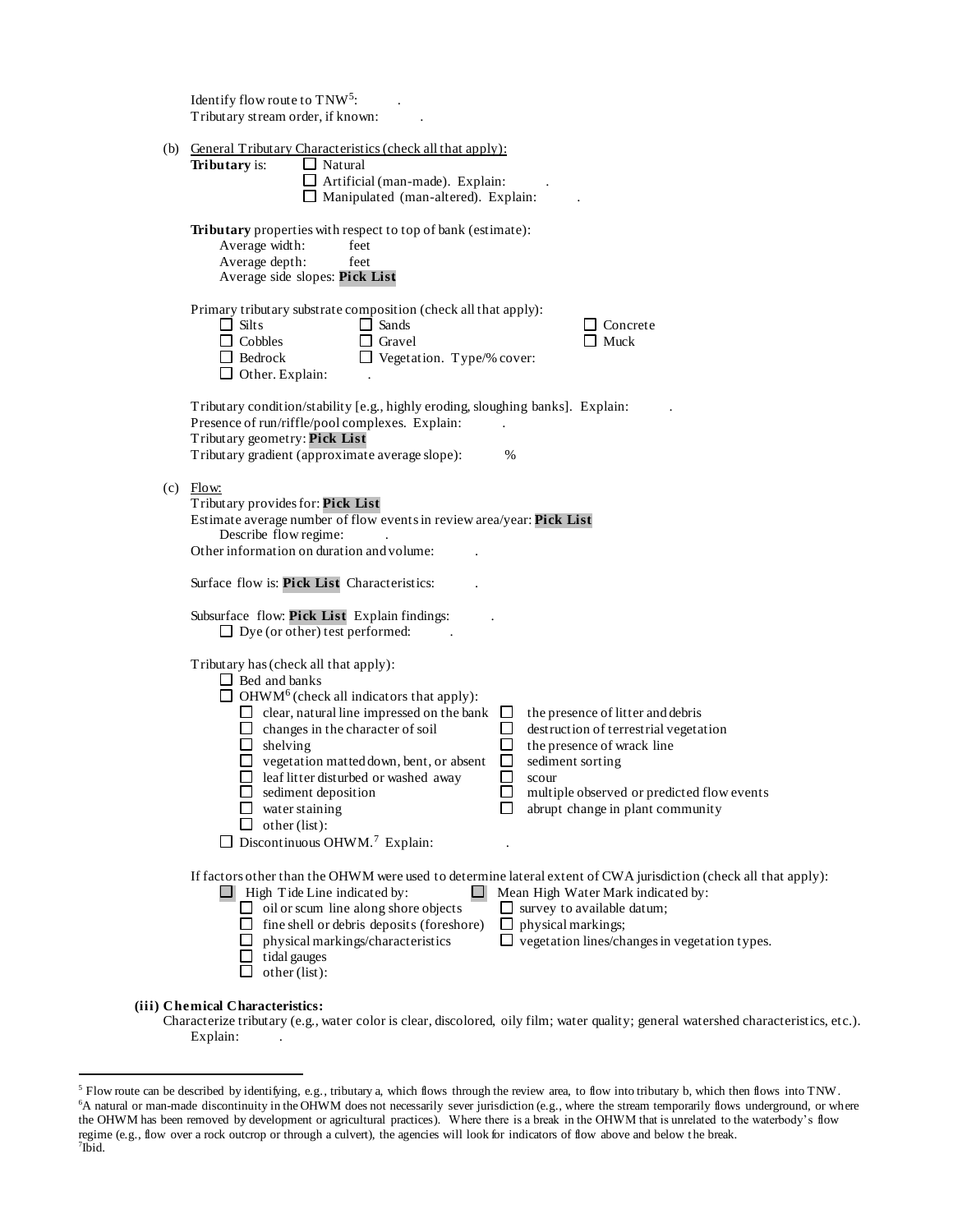Identify specific pollutants, if known: .

## **(iv) Biological Characteristics. Channel supports(check all that apply):**

- $\Box$  Riparian corridor. Characteristics (type, average width):
- $\Box$  Wetland fringe. Characteristics:
- Habitat for:
	- $\Box$  Federally Listed species. Explain findings:
	- $\Box$  Fish/spawn areas. Explain findings:
	- $\Box$  Other environmentally-sensitive species. Explain findings:
	- $\Box$  Aquatic/wildlife diversity. Explain findings:

## **2. Characteristics of wetlands adjacent to non-TNW that flow directly or indirectly into TNW**

#### **(i) Physical Characteristics:**

- (a) General Wetland Characteristics:
	- Properties: Wetland size: acres Wetland type. Explain: Wetland quality. Explain: Project wetlands cross or serve as state boundaries. Explain: .
- (b) General Flow Relationship with Non-TNW: Flow is: **Pick List** Explain:

Surface flow is**: Pick List**  Characteristics: .

Subsurface flow: **Pick List**. Explain findings: .  $\Box$  Dye (or other) test performed:

- (c) Wetland Adjacency Determination with Non-TNW:
	- $\Box$  Directly abutting
	- $\Box$  Not directly abutting
		- $\Box$  Discrete wetland hydrologic connection. Explain:
		- $\Box$  Ecological connection. Explain:
		- $\Box$  Separated by berm/barrier. Explain:

#### (d) Proximity (Relationship) to TNW

Project wetlands are **Pick List**river miles from TNW. Project waters are **Pick List**aerial (straight) miles from TNW. Flow is from: **Pick List.** Estimate approximate location of wetland as within the **Pick List**floodplain.

#### **(ii) Chemical Characteristics:**

Characterize wetland system (e.g., water color is clear, brown, oil film on surface; water quality; general watershed characteristics; etc.). Explain:

Identify specific pollutants, if known: .

## **(iii)Biological Characteristics. Wetland supports (check all that apply):**

- $\Box$  Riparian buffer. Characteristics (type, average width):
- $\Box$  Vegetation type/percent cover. Explain:
- $\Box$  Habitat for:
	- $\Box$  Federally Listed species. Explain findings:
	- $\Box$  Fish/spawn areas. Explain findings:
	- $\Box$  Other environmentally-sensitive species. Explain findings:
	- $\Box$  Aquatic/wildlife diversity. Explain findings:

## **3. Characteristics of all wetlands adjacent to the tributary (if any)**

# All wetland(s) being considered in the cumulative analysis: **Pick List**

Approximately ( ) acres in total are being considered in the cumulative analysis.

For each wetland, specify the following:

Directly abuts? (Y/N) Size (in acres) Directly abuts? (Y/N) Size (in acres)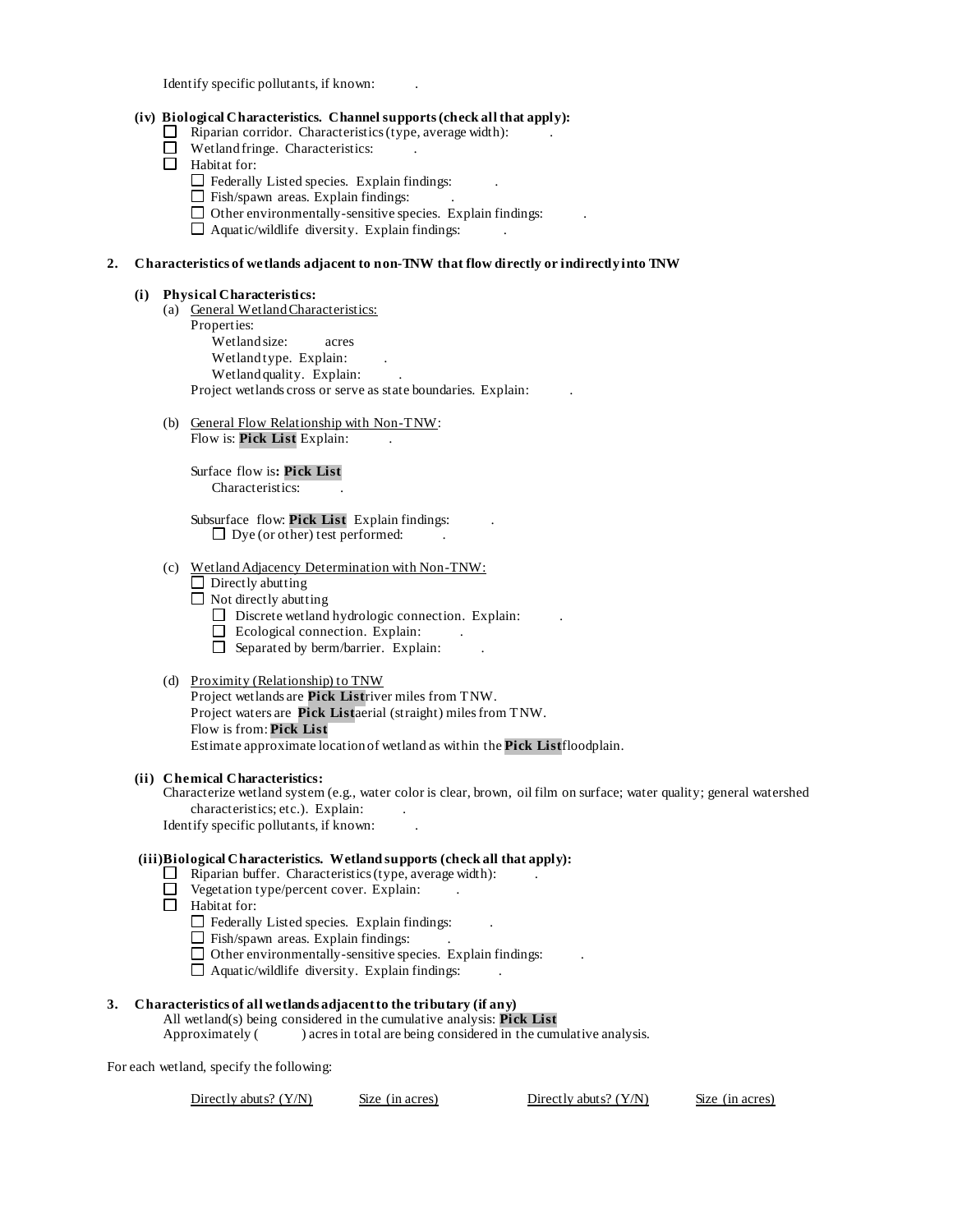Summarize overall biological, chemical and physical functions being performed: .

#### **C. SIGNIFICANT NEXUS DETERMINATIO N**

**A significant nexus analysis will assess the flow characteristics and functions of the tributary itself and the functions per formed by any wetlands adjacent to the tributary to determine if they significantly affect the chemical, physical, and biological integrity of a TNW. For each of the following situations, a significant nexus exists if the tributary, in combination with all of its adjacent wetlands, has more than a speculative or insubstantial effect on the chemical, physical and/or biological integrity of a TNW. Considerations when evaluating significant nexus include, but are not limited to the volume, duration, and frequency of the f low of water in the tributary and its proximity to a TNW, and the functions performed by the tributary and all its adjacent wetlands. It is not appropriate to determine significant nexus based solely on any specific threshold of distance (e.g. between a tributary and its adjacent wetland or between a tributary and the TNW). Similarly, the fact an adjacent wetland lies within or outside of a floodplain is not solely determinative of significant nexus.** 

**Draw connections between the features documented and the effects on the TNW, as identified in the** *Rapanos* **Guidance and discussed in the Instructional Guidebook. Factors to consider include, for example:**

- Does the tributary, in combination with its adjacent wetlands (if any), have the capacity to carry pollutants or flood waters to TNWs, or to reduce the amount of pollutants or flood waters reaching a TNW?
- Does the tributary, in combination with its adjacent wetlands (if any), provide habitat and lifecycle support functions for fish and other species, such as feeding, nesting, spawning, or rearing young for species that are present in the TNW?
- Does the tributary, in combination with its adjacent wetlands (if any), have the capacity to transfer nutrients and organic c arbon that support downstream foodwebs?
- Does the tributary, in combination with its adjacent wetlands (if any), have other relationships to the physical, chemical, or biological integrity of the TNW?

#### **Note: the above list of considerations is not inclusive and other functions observed or known to occur should be documented below:**

- **1. Significant nexus findings for non-RPW that has no adjacent wetlands and flows directly or indirectly into TNWs.** Explain findings of presence or absence of significant nexus below, based on the tributary itself, then go to Section III.D: .
- **2. Significant nexus findings for non-RPW and its adjacent wetlands, where the non-RPW flows directly or indirectly into TNWs.** Explain findings of presence or absence of significant nexus below, based on the tributary in combination with all of its adjacent wetlands, then go to Section III.D: .
- **3. Significant nexus findings for wetlands adjacent to an RPW but that do not directly abut the RPW.** Explain findings of presence or absence of significant nexus below, based on the tributary in combination with all of its adjacent wetlands, then go to Section III.D:

## **D.** DETERMINATIONS OF JURISDICTIONAL FINDINGS. THE SUBJECT WATERS/WETLANDS ARE (CHECK ALL **THAT APPLY):**

- **1. TNWs and Adjacent Wetlands.** Check all that apply and provide size estimates in review area: TNWs: linear feet width (ft), Or, acres. Wetlands adjacent to TNWs: acres.
- **2. RPWs that flow directly or indirectly into TNWs.**

Tributaries of TNWs where tributaries typically flow year-round are jurisdictional. Provide data and rationale indicating that tributary is perennial: .

 $\Box$  Tributaries of TNW where tributaries have continuous flow "seasonally" (e.g., typically three months each year) are jurisdictional. Data supporting this conclusion is provided at Section III.B. Provide rationale indicating that tributary flows seasonally:

Provide estimates for jurisdictional waters in the review area (check all that apply):

Tributary waters: linear feet width (ft).

**<u>I</u>** Other non-wetland waters: acres.

Identify type(s) of waters: .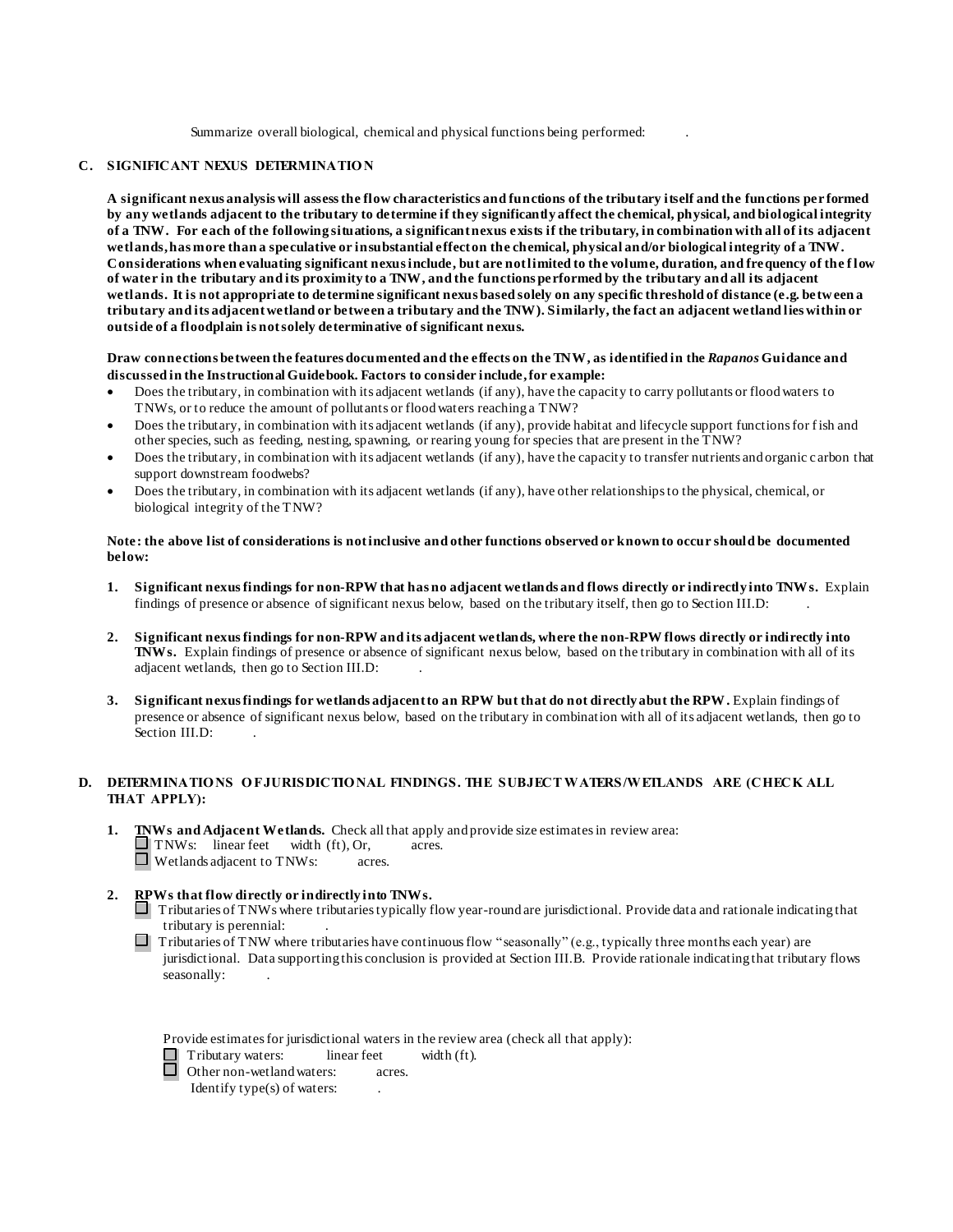# **3. Non-RPWs<sup>8</sup> that flow directly or indirectly into TNWs.**

Waterbody that is not a TNW or an RPW, but flows directly or indirectly into a TNW, and it has a significant nexus with a TNW is jurisdictional. Data supporting this conclusion is provided at Section III.C.

Provide estimates for jurisdictional waters within the review area (check all that apply):

 $\Box$  Tributary waters: linear feet width (ft).<br> $\Box$  Other non-wetland waters: acres.

Other non-wetland waters: acres.

Identify type(s) of waters: **.**

# **4. Wetlands directly abutting an RPW that flow directly or indirectly into TNWs.**

- Wetlands directly abut RPW and thus are jurisdictional as adjacent wetlands.
- $\Box$  Wetlands directly abutting an RPW where tributaries typically flow year-round. Provide data and rationale indicating that tributary is perennial in Section III.D.2, above. Provide rationale indicating that wetland is directly abutting an RPW: **.**

Wetlands directly abutting an RPW where tributaries typically flow "seasonally." Provide data indicating that tributary is seasonal in Section III.B and rationale in Section III.D.2, above. Provide rationale indicating that wetland is directly abutting an RPW: .

Provide acreage estimates for jurisdictional wetlands in the review area: acres.

**5. Wetlands adjacent to but not directly abutting an RPW that flow directly or indirectly into TNWs.** Wetlands that do not directly abut an RPW, but when considered in combination with the tributary to which they are adjacent and with similarly situated adjacent wetlands, have a significant nexus with a TNW are jurisidictional. Data supporting this conclusion is provided at Section III.C.

Provide acreage estimates for jurisdictional wetlands in the review area: acres.

## **6. Wetlands adjacent to non-RPWsthatflow directly or indirectly into TNWs.**

Wetlands adjacent to such waters, and have when considered in combination with the tributary to which they are adjacent and with similarly situated adjacent wetlands, have a significant nexus with a TNW are jurisdictional. Data supporting this conclusion is provided at Section III.C.

Provide estimates for jurisdictional wetlands in the review area: acres.

## **7. Impoundments of jurisdictional waters. 9**

As a general rule, the impoundment of a jurisdictional tributary remains jurisdictional.

- Demonstrate that impoundment was created from "waters of the U.S.," or
- Demonstrate that water meets the criteria for one of the categories presented above (1-6), or
- П. Demonstrate that water is isolated with a nexus to commerce (see E below).

# **E. ISO LATED [INTERSTATE OR INTRA-STATE] WATERS, INCLUDING ISO LATED WETLANDS, THE USE, DEGRADATIO N O R DESTRUCTIO N O F WHICH CO ULD AFFECT INTERSTATE CO MMERCE, INCLUDING ANY SUCH WATERS (CHECK ALL THAT APPLY):<sup>10</sup>**

- $\Box$  which are or could be used by interstate or foreign travelers for recreational or other purposes.
- $\Box$  from which fish or shellfish are or could be taken and sold in interstate or foreign commerce.<br> $\Box$  which are or could be used for industrial purposes by industries in interstate commerce.
- $\Box$  which are or could be used for industrial purposes by industries in interstate commerce.<br> $\Box$  Interstate isolated waters. Explain:
- Interstate isolated waters.Explain: .
- $\Box$  Other factors. Explain:

#### **Identify water body and summarize rationale supporting determination:** .

Provide estimates for jurisdictional waters in the review area (check all that apply):

Tributary waters: linear feet width (ft).  $\Box$ 

Other non-wetland waters: acres.

- Identify type(s) of waters: **.**
- **a Wetlands:** acres.

l

<sup>8</sup>See Footnote # 3.

<sup>&</sup>lt;sup>9</sup> To complete the analysis refer to the key in Section III.D.6 of the Instructional Guidebook.

**<sup>10</sup> Prior to asserting or declining CWA jurisdiction based solely on this category, Corps Districts will elevate the action to Corps and EPA HQ for review consistent with the process described in the Corps/EPA** *Memorandum Regarding CWA Act Jurisdiction Following Rapanos.*